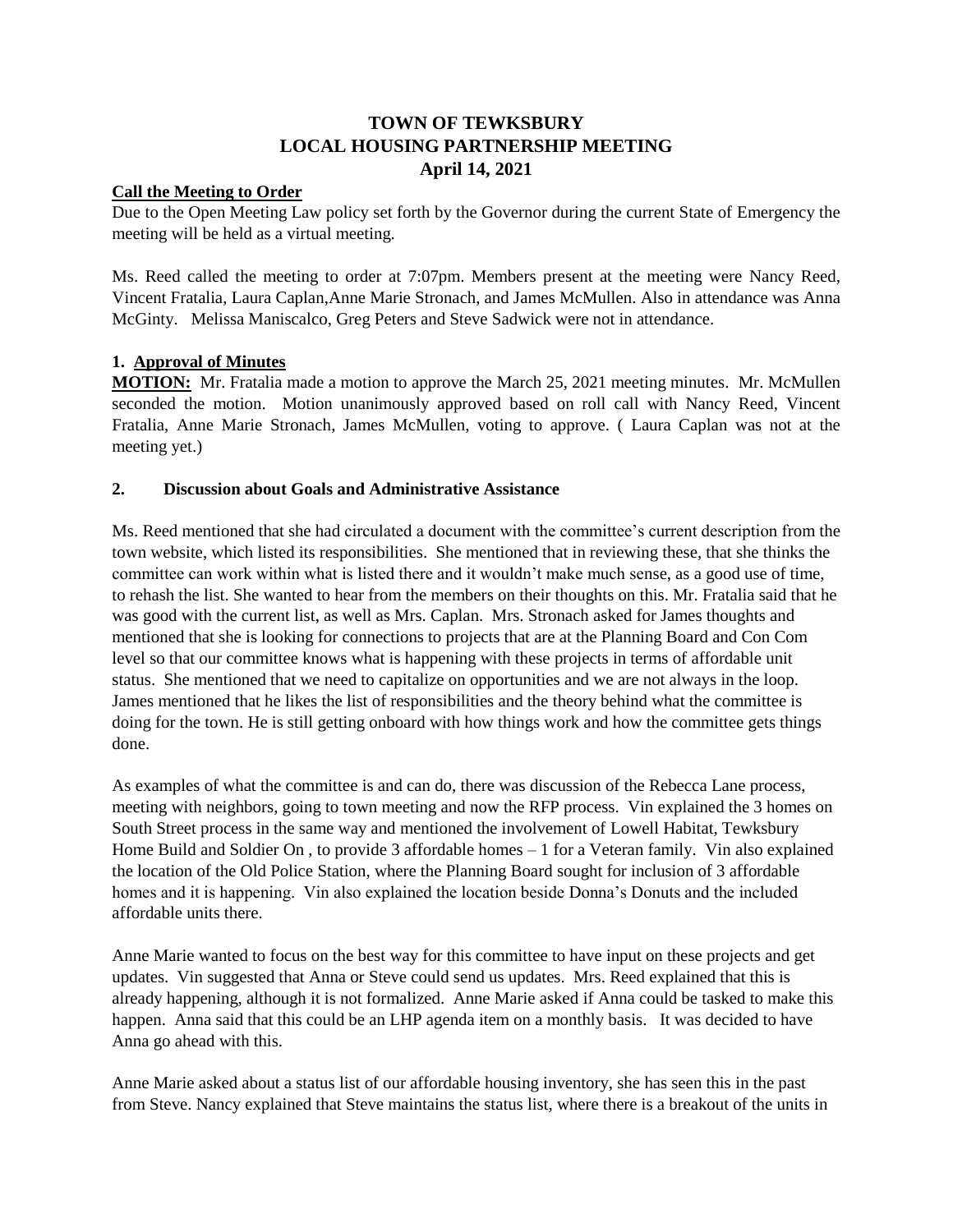terms of status, current, permitted, having building permit and so forth. She thinks that once the new census numbers come out, that Steve will most likely be updating the list. Vin mentioned that site across from Haffner's Gas Station, in that all the 34 units will count and Steve sent us an email about that, once the building permit was issued, as it had been tabled for 3 or more years.

Mrs. Reed brought up the consulting help for the committee as was included in the paperwork to improve our work in providing affordable housing in the town. Vin said that he thinks it's a good idea, the more help the better. Nancy mentioned that we need someone with expertise and tools to bridge between the committee, the town, developers, non-profits and the Housing Authority. There is a large amount of paperwork involved. Discussion took place and everyone thinks that this would be helpful, as it is difficult for the town to keep this as a priority. Laura mentioned that she can see that other towns are getting help and so this would help us work better as team. She mentioned that the new selectmen might be against the fee-in-lieu option and she wants to let them know how the funds are used and that it is not an out for the builders. Nancy mentioned that this is a big topic that would require a large discussion. Right now, the Planning Board decides the option. Vin mentioned that it is done on case by case basis, there needs to be a good fit for the units. It was discussed that changes to this rule would occur at town meeting to change the zoning bylaw, and built units will be required in Multifamily developments.

Anne Marie asked what Anna thought about the Responsibilities list. Anna mentioned that she had not looked at them, but that part-time help to support the committee would be a good idea. James said that he thinks that assistance would also help things stay on point during the month, when we are not meeting, so we don't lose momentum.

Mrs. Reed asked if everyone is in agreement, then she will contact the Town Manager and Steve to initiate getting Assistance for the committee as discussed. All agreed that should happen and Mrs. Reed said she will follow-up with Richard and Steve.

**3. RFP update**. Steve had let Nancy know that he is working with NMCOG on the RFP template

## **4. Trahan School Reuse discussion:**

Anne Marie mentioned that the Chair of the reuse committee, Jay Kelly has said that they will be reaching out to other committees for input about future uses of the site, so we can anticipate seeing something soon.

## **5. Carter Street Lot discussion:**

This will be on the warrant May  $3<sup>rd</sup>$ .

## **6. Other Business:**

Vin mentioned the Planning Board article to reduce the term to 3 years. This will cause a problem for developers in that they would need to start their hearing processes over because there might not be 4 people to vote on a permit, so this would not be a good idea. AnneMarie mentioned that this is a private article, not from the town and she apologized to Vin that the Planning Board was not notified about the article and found out through the grape vine.

## **5. Adjournment**